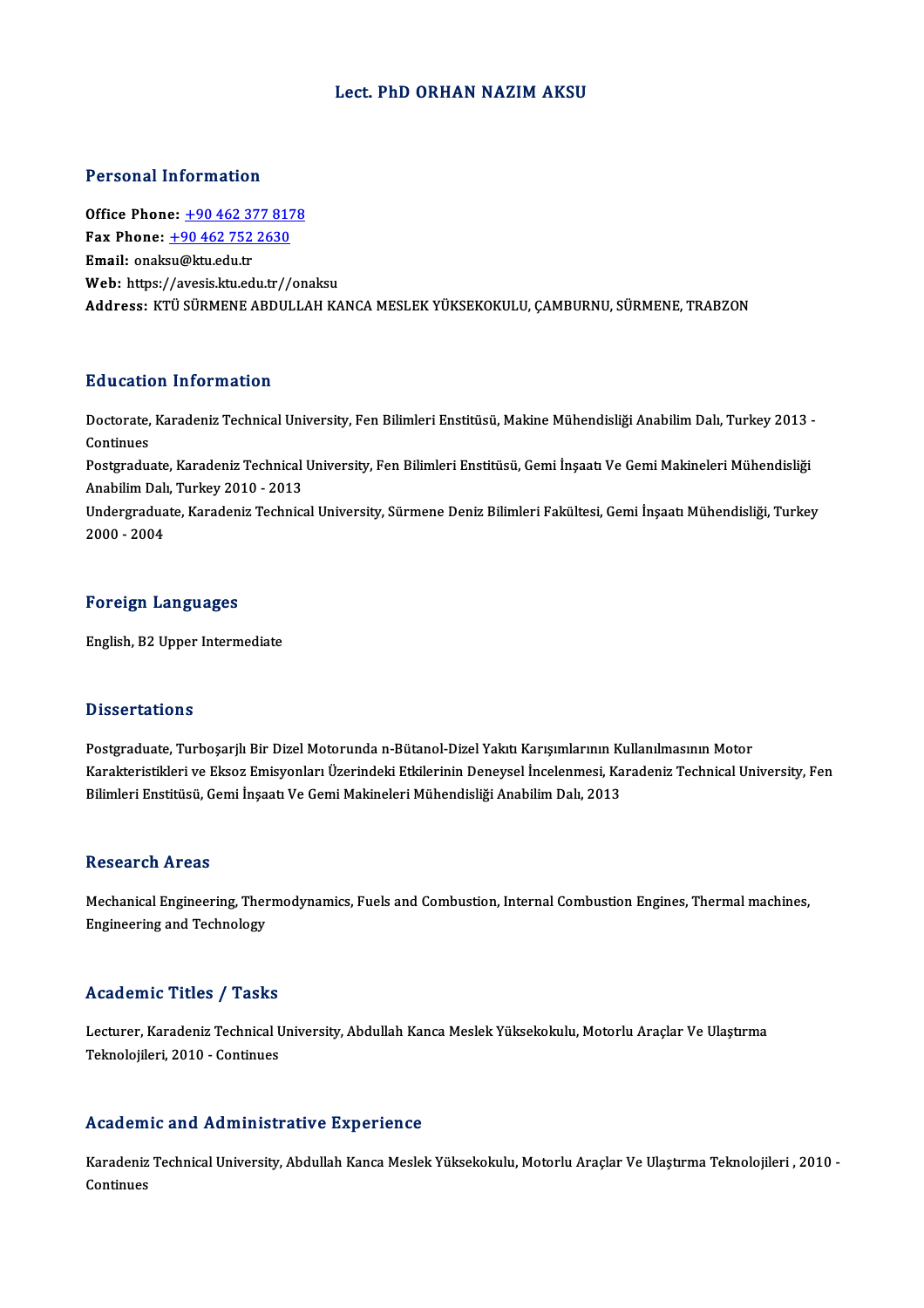# Articles Published in Journals That Entered SCI, SSCI and AHCI Indexes

- rticles Published in Journals That Entered SCI, SSCI and AHCI Indexes<br>I. The effects of n-butanol/gasoline blends and 2.5% n-butanol/gasoline blend with 9% water injection<br>into the inteke sin on the SIE engine performance The effects of n-butanol/gasoline blends and 2.5% n-butanol/gasoline blends<br>into the intake air on the SIE engine performance and exhaust emissions<br>Sebin 7, Narum Alcu O.N., Berman C. The effects of n-butanol/gasoline<br>into the intake air on the SIE eng<br>Şahin Z., Nazım Aksu O.N., Bayram C. into the intake air on the SIE engine performance and exhaust emissions<br>Sahin Z., Nazım Aksu O. N. , Bayram C.<br>Fuel, vol.303, 2021 (Journal Indexed in SCI) Sahin Z., Nazım Aksu O. N. , Bayram C.<br>Fuel, vol.303, 2021 (Journal Indexed in SCI)<br>II. Experimental investigation of n-butanol/diesel fuel blends and n-butanol fumigation - Evaluation of<br>ongine performance, exhaust emissi
- Fuel, vol.303, 2021 (Journal Indexed in SCI)<br>Experimental investigation of n-butanol/diesel fuel blends and n-butanol fumig<br>engine performance, exhaust emissions, heat release and flammability analysis<br>SAHIN Z. Durgun O. A Experimental investigation c<br>engine performance, exhaus<br>SAHİN Z., Durgun O., AKSU O. N.<br>ENEPCY CONVERSION AND MA. engine performance, exhaust emissions, heat release and flammability analysis<br>ŞAHİN Z., Durgun O., AKSU O. N.<br>ENERGY CONVERSION AND MANAGEMENT, vol.103, pp.778-789, 2015 (Journal Indexed in SCI)<br>Experimental investigation SAHIN Z., Durgun O., AKSU O. N.<br>ENERGY CONVERSION AND MANAGEMENT, vol.103, pp.778-789, 2015 (Journal Indexed in SCI)<br>III. Experimental investigation of the effects of using low ratio n-butanol/diesel fuel blends on engine<br>
- ENERGY CONVERSION AND MANAGEMENT, vol.103, pp.778-789, 2015 (Journal In<br>Experimental investigation of the effects of using low ratio n-butanol/di<br>performance and exhaust emissions in a turbocharged DI diesel engine<br>SAHIN Z Experimental inve:<br>performance and e<br>ŞAHİN Z., AKSU O.N.<br>PENEWARLE ENERC performance and exhaust emissions in a turbocharged DI diesel engine<br>\$AHİN Z., AKSU O. N.<br>RENEWABLE ENERGY, vol.77, pp.279-290, 2015 (Journal Indexed in SCI)

# Articles Published in Other Journals

rticles Published in Other Journals<br>I. Experimental Investigation of the Effects of N-Butanol Fumigation on Engine Performance and<br>Exhaust Emissions in a Turbosharsed Dissel Engine Experimental Investigation of the Effects of N-Butan<br>Experimental Investigation of the Effects of N-Butan<br>Exhaust Emissions in a Turbocharged Diesel Engine Experimental Investigation of<br>Exhaust Emissions in a Turbo<br>ŞAHİN Z., AKSU O.N., DURGUN O.<br>Comi*ve* Deniz Telmolojisi vol 22 Exhaust Emissions in a Turbocharged Diesel Engine<br>SAHİN Z., AKSU O. N. , DURGUN O.<br>Gemi ve Deniz Teknolojisi, vol.23, no.210, pp.5-20, 2017 (Other Refereed National Journals)

# Books&Book Chapters

ooks & Book Chapters<br>I. Experimental investigation of n-Butanol/diesel fuel blends and n-Butanol fumigation: Evaluation of<br>Angine performance, exhaust emissions, and best release. ence book diaspects<br>Experimental investigation of n-Butanol/diesel fuel blend<br>engine performance, exhaust emissions, and heat release Experimental investigation of<br>engine performance, exhaust<br>ŞAHİN Z., DURGUN O., AKSU O. N.<br>in: Exergy for A Better Environm SAHIN Z., DURGUN O., AKSU O. N.

engine performance, exhaust emissions, and heat release<br>SAHIN Z., DURGUN O., AKSU O. N.<br>in: Exergy for A Better Environment and Improved Sustainability 2, Fethi Aloui, İbrahim Dinçer, Editor, Springer,<br>pp.47-65, 2018

# Refereed Congress / Symposium Publications in Proceedings

Efereed Congress / Symposium Publications in Proceedings<br>I. ENGINE PERFORMANCE AND EXHAUST EMISSIONS OF A SPARK IGNITION ENGINE OPERATING ON 2.5<br>26 D BUTANOL (CASOLINE PLEND AND 2.5 % D BUTANOL (CASOLINE PLEND WITH 9.8 % W TOOR OORGTOOP TYMPOORRH I RONGRUMD IN TTOCCORINGS<br>ENGINE PERFORMANCE AND EXHAUST EMISSIONS OF A SPARK IGNITION ENGINE OPERATING C<br>WIECTION TO INTAKE AIR ENGINE PERFORMANCE AN<br>% n-BUTANOL/GASOLINE E<br>INJECTION TO INTAKE AIR<br>Sabin 7 - Algu O. N - Bauram C % n-BUTANOL/GASOLINE BLEND AND 2.5 % n-BUTANOL/GASOLINE BLEND WITH 9 % WATER<br>INJECTION TO INTAKE AIR<br>Şahin Z., Aksu O. N. , Bayram C.

5th International Anatolian Energy Symposium, Trabzon, Turkey, 24 - 25 March 2021, pp.658-669

- Sahin Z., Aksu O. N., Bayram C.<br>5th International Anatolian Energy Symposium, Trabzon, Turkey, 24 25 March 2021, pp.658-669<br>II. EXPERIMENTAL INVESTIGATION OF THE EFFECTS OF NBUTANOL/GASOLINE BLENDS ON ENGINE<br>REREORMANCE 5th International Anatolian Energy Symposium, Trabzon, Turkey, 24 - 25 March 202<br>EXPERIMENTAL INVESTIGATION OF THE EFFECTS OF NBUTANOL/GASOLI<br>PERFORMANCE AND EXHAUST EMISSIONS IN A SPARK IGNITION ENGINE<br>SAHIN Z AVSUO N. PA EXPERIMENTAL INVESTIGATI<br>PERFORMANCE AND EXHAUST<br>ŞAHİN Z., AKSU O.N. , BAYRAM C.<br>ICADET 2010 2rd International C. PERFORMANCE AND EXHAUST EMISSIONS IN A SPARK IGNITION ENGINE<br>ŞAHİN Z., AKSU O. N. , BAYRAM C.<br>ICADET 2019-3rd International Conference on AdvancedEngineering Technologies, Bayburt, Turkey, 19 - 21<br>Santambar 2019 nn 870 879 SAHİN Z., AKSU O. N. , BAYRAN<br>ICADET 2019-3rd Internation:<br>September 2019, pp.870-879<br>Eunonimental Investigation
- September 2019, pp.870-879<br>III. Experimental Investigation of n-Butanol/Diesel Fuel Blends and n-Butanol Fumigation: Evaluation of September 2019, pp.870-879<br>Experimental Investigation of n-Butanol/Diesel Fuel Blend<br>Engine Performance, Exhaust Emissions, and Heat Release<br>SAHIN Z. Durgun O. AKSU O.N Experimental Investigation<br>Engine Performance, Exhaus<br>ŞAHİN Z., Durgun O., AKSU O.N.<br><sup>7th International Exengu, Energi</sup> E<mark>ngine Performance, Exhaust Emissions, and Heat Release</mark><br>ŞAHİN Z., Durgun O., AKSU O. N.<br>7th International Exergy, Energy and Environmental Symposium (IEEES), Valenciennes, France, 27 - 30 April 2015,<br>nn 47 65

SAHIN Z.,<br>7th Intern<br>pp.47-65<br>Experim: The International Exergy, Energy and Environmental Symposium (IEEES), Valenciennes, France, 27 - 30 April 2<br>pp.47-65<br>IV. Experimental Investigation of The Effects of Using n-butanol Fumigation on Engine Performance<br>and Exp

pp.47-65<br>IV. Experimental Investigation of The Effects of Using n-butanol Fumigation on Engine Performance<br>andExhaust Emissions in a Turbocharged DI Diesel Engine ŞAHİNZ.,AKSUO.N. ,DURGUNO.